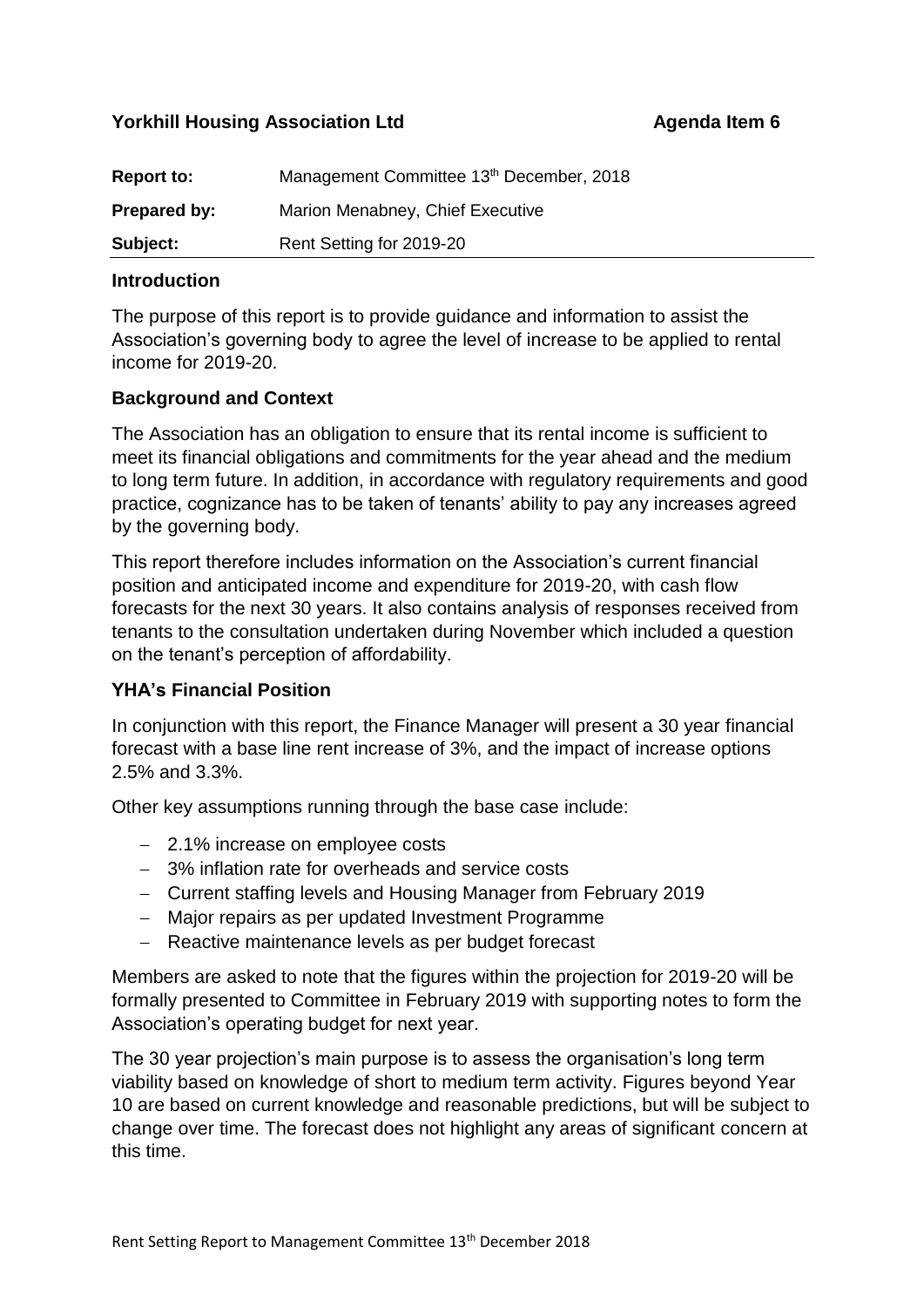# **Proposed Increase for 2019 – 20** Rent Consultation

Tenants were consulted during November 2018 with:

- a brief letter explaining the business case for increasing the rents
- information on the proposal to cap the increase to October's CPI rate (3.3%)
- a comparison of YHA average weekly rents with local housing associations
- examples of how some rents would be affected by a 3.3% increase
- a simple chart demonstrating the pence per pound spend for 2017-18

All tenants were asked the questions as tabled below. 58 responses were received, representing 13% of tenants.

|                                                                   | <b>Yes</b> | <b>No</b>      |
|-------------------------------------------------------------------|------------|----------------|
| 1. Do you agree that increases based on inflation rates are fair? | 49         | $\overline{7}$ |
|                                                                   | (84.4%)    | (12%)          |
| If not, would you like to comment?                                |            |                |
| If mortgage repayments were going up by 3.3% there would be an    |            |                |
| outrage about it                                                  |            |                |
| People receiving any benefits have had their income slashed       |            |                |
| Not fair as wages or benefits get cut or stay the same            |            |                |
| YHA should do more to fight the government about benefit cuts     |            |                |
| They would be if public sector wages went up by the same          |            |                |
| Yes, compared to other housing associations                       |            |                |
| My wages have hardly increased by 1% over 3 years                 |            |                |
| Wages don't increase by inflation                                 |            |                |
|                                                                   |            |                |
| 2. Do you think your rent represents good value?                  | 54         | $\overline{4}$ |
|                                                                   | $(93.1\%)$ | (6.9%)         |
| If not, would you like to comment?                                |            |                |
| I do think the current rent is value for money                    |            |                |
| Neighbours do not maintain / uncalled for repair expenses         |            |                |
| Not sure, according to SHR nearly 30% of YHA homes do not<br>-    |            |                |
| meet Scottish Housing Quality Standards                           |            |                |
| My house is very draughty and hard to heat                        |            |                |
| It might, if rents didn't increase every year                     |            |                |
|                                                                   |            |                |
| Do you feel you are provided with enough information on<br>3.     | 53         | 5              |
| how rental income is used?                                        | (91.3%)    | $(8.6\%)$      |
|                                                                   |            |                |
| If not, would you like to comment?                                |            |                |
| Further details and breakdowns would be better                    |            |                |
| 33% is spent on staff services, what are they?                    |            |                |
| More breakdowns and information would be better                   |            |                |
| Would be interested in how YHA plans to reduce 13% overheads      |            |                |
| Emails are cheaper and more environmentally friendly than letters |            |                |
| When will funds be released for much needed windows               |            |                |
|                                                                   |            |                |